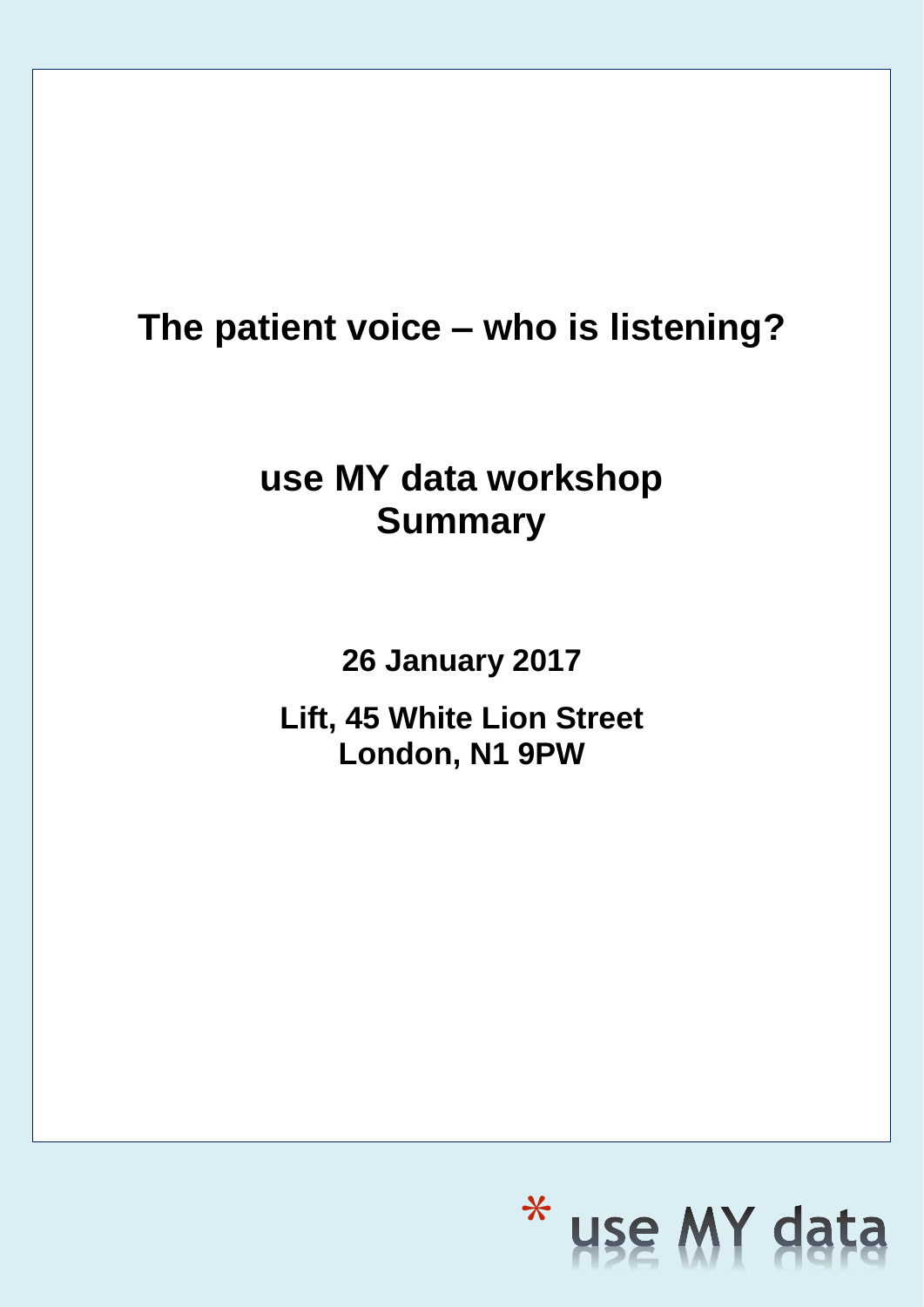#### **Session 1 – Can patients control how their data are used?**

This session examined existing initiatives where patients lead on the use of their data and the impact of this. It also looked at potential initiatives where patients want to lead on the use of their data & the possible impact for research and outcomes.

**Andy Smith, Patient advocate, use MY data** presented his own cancer record, drawn largely but not exclusively from the National Cancer Registration and Analysis Service (NCRAS), analysing what is there, what's missing and why. Andy had found that the information recorded was accurate but incomplete in some areas. There was much detailed data about diagnosis and treatment. Andy emphasized that his healthcare data (and therefore NCRAS) describes the treatments he was given, but doesn't hold anything about him as a person e.g. political views, sexual orientation, shopping habits. This contrasts with the information that our internet histories, smartphones, loyalty cards etc. collect about us.

**Michelle Morris, University Academic Fellow, Leeds Institute for Data Analytics** gave an overview of how lifestyle data are recorded: the traditional methods versus what can be recorded now using schemes such as store loyalty cards and health activity trackers such as Fitbit. How can we use the new data? Is it better than traditional methods of recording data? Twelve weeks of lifestyle data from 800,000 individuals gave 21.5 million transactions. There is great potential for data gathering and data usage, and there are very important governance issues, not least in describing to the public what is gathered, the benefits of its use and ensuring that it cannot be exploited in ways which might cause harm.

**Sophia Turner, Patient advocate, use MY data** used her own data journey through cancer to illustrate why she joined healthbank. Sophia gave several examples of how she had given permission for her data to be used in studies but that this had not taken place or, if it had, Sophia did not receive any feedback. Trying to promote her data for research eventually led Sophia to healthbank, a system in which data can be stored and shared as the patient wishes. There are many reasons for data sharing but healthbank enables two and these can be taken up immediately:

- 1) data sharing for the patient's own benefit: to be able to share information with different consultants/clinics/countries for data sharing between specialists (enabling holistic treatment), for the patient's own records, for use when travelling
- 2) for the benefit of research (the added value of a large, international dataset).

A discussion with the audience followed, during which the following issues were raised and debated:

- *GPs often have little information about a patient's secondary care cancer treatment, as the diagnosis pathway or treatment information is often not passed back*
- *Does a patient's mental health state have an effect on their outcomes?*
- *Did the environment I lived in affect me?*
- *Connected Health Cities is a pilot (across the whole of the north) to share data outside of direct care. The opinions of patients are needed on how best to access it.*
- *Can missing parts of a primary care record be added in?*
- *As a patient your data does not travel with you. We need connected data in our systems and we need the patient voice.*
- *When younger your data is more precious and its use can have more of an effect on your life, then when you're older.*
- *The NHS is unique and data could drive the NHS a lot better. Could look at longer effects as individuals.*

# \* use MY da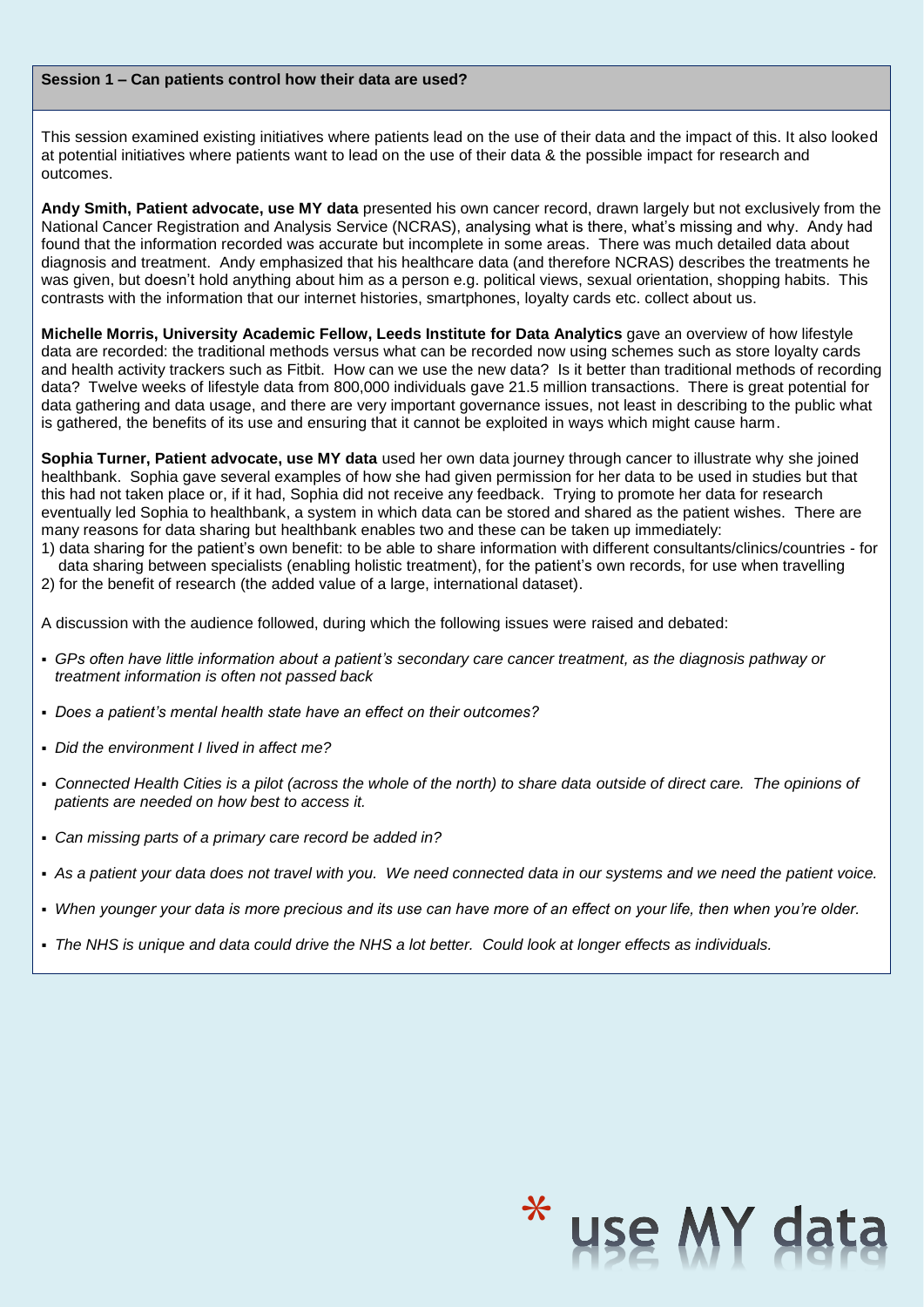#### **Session 2 – The media & patient data: is the patient voice heard?**

This session examined the role of the patient voice in the media and the coverage of patient data in the media. We looked at how influential the patient voice could be, why it is not heard at present and how a more balanced media view of the uses of patient data might be achieved.

**Polly Toynbee, Journalist, The Guardian** said that as well as being at the forefront of stories about data misuse, the Guardian also needs to lead on stories about the good uses of data. The collection of medical data is not something to be scared of, when used properly. We have the greatest longitudinal studies of anywhere in the world. It is fantastic for a whole lot of patients to get together, to try and pay back and think about responsibilities.

**Daniel Nesbitt, Research Director, Big Brother Watch** stated that Big Brother Watch opposes bad data collection and sharing. In terms of consent Big Brother Watch is always in favour of an opt-in model, as this creates active and engaged stake holders.

**The late Dr Rosamund Snow, Patient Editor, British Medical Journal** spoke about data in relation to being a patient and a researcher. Dr Snow said that, as her data had been used since her diagnosis, she felt it important to design what happens to the data. As Patient Editor of the BMJ Rosamund was one of only two patient editors in the world. Research that is publicised in the BMJ has to say how patients have been involved and how they will be informed. There is a patient authored series in the educational section of the BMJ, which is changing the curriculum for ongoing patient education. Rosamund encouraged delegates interested in data and research to sign up to the BMJ.

**John Reeve, Patient advocate, use MY data & Bloodwise Trustee** spoke about research in relation to his youngest son, Tim. Three days before he died Tim was in bed, in the "death room", when a junior doctor cautiously asked Tim if he would give additional blood samples for research. Tim agreed that, if they would help some-one else, the samples could be taken. Things work best in equilibrium; we're all very aware of our rights and we have responsibilities too. One of our responsibilities as patients is to help those who follow after us. The future vision for data use could be one of two: either data stops being used and research grinds to a halt or there is a positive vision that highlights all that data can make possible.

**Dr Peter Sasieni, Professor of Biostatistics and Cancer Epidemiology, Queen Mary University of London** joined the panel for the debate and discussion section.

Together the panel and the audience explored ways in which positive stories about the use of data might appear in the media and how it might be possible for the patient voice to be heard. Current issues with using and accessing patient data for research were discussed alongside this.

▪ *How would we go about getting a balanced story about using cancer patient data? It is 100% easier to get a bad story about data published.*

*Health correspondents can be targeted. What will make a hardened news editor excited on that day? Particular & personal stories, rather than general issues & lobbying stories. The value of use MY data is that there are individual stories and pieces of expertise. However, use MY data needs to be clearer, as an organisation, about direction and whom to send good stories too.* 

*Social media needs to be used more, particularly Twitter and Facebook. Twitter can be used to highlight the impact of data not being used and links made to use MY data.* 

*use MY data should be responding to/commenting on all publications on medical data, e.g. BMJ & HSJ and building an on-line profile.*

*Local newspapers, magazines and radio could be a good way to get positive publicity. Consider contacting MPs.*

*Big Brother Watch would consider a story in favour of data being used. use MY data could highlight stories of organisations which are holding up research, or contrast good and bad data stories.* 

▪ *I would willingly give all of my data: is anyone asking the public where they want research to take place / how are priorities decided?*

*Increasingly research funders are including lay people on committees. Concern that government funded research is goal* 

\* use MY dat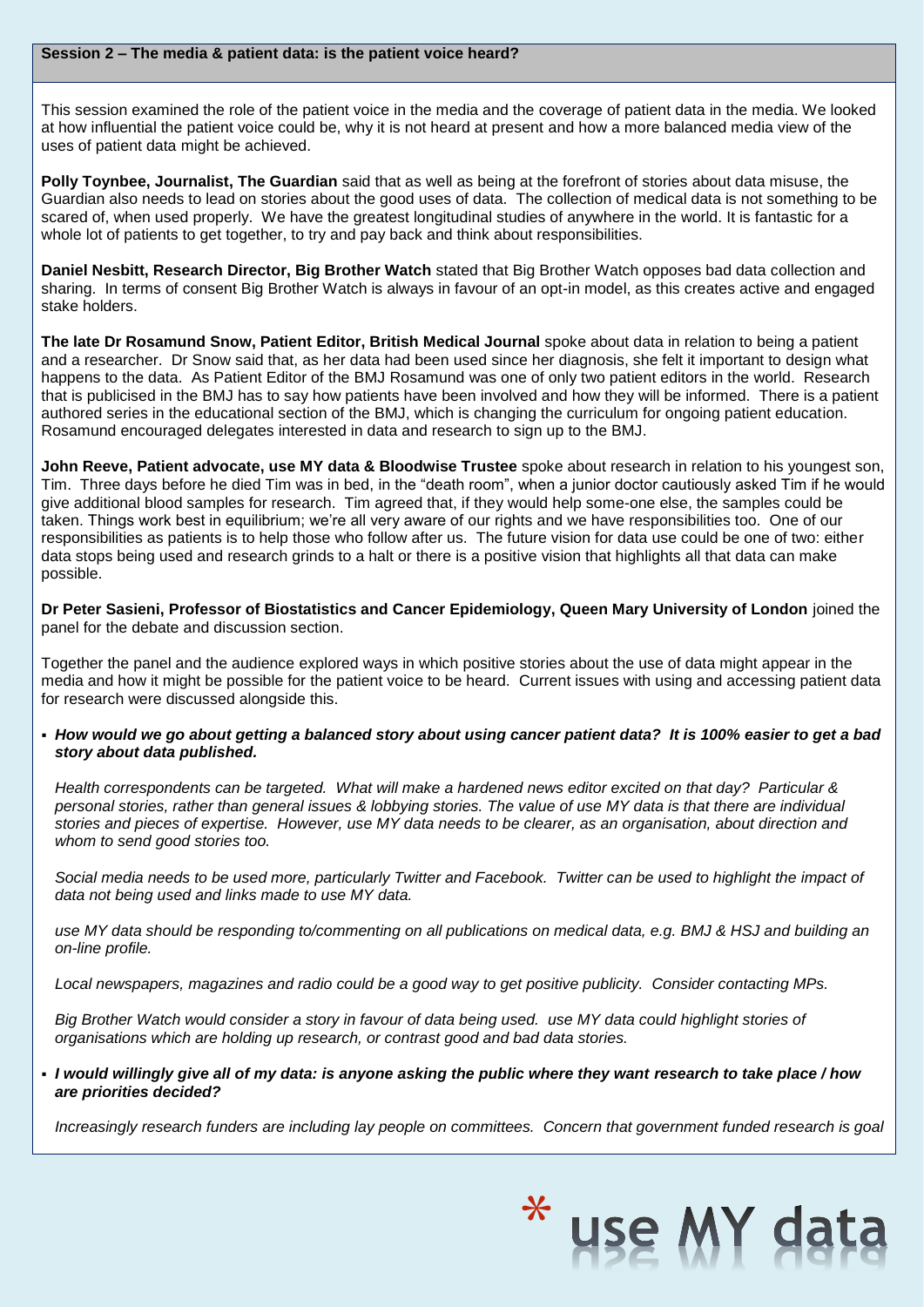*orientated and that very abstract/obtuse research is at risk. More priorities from the public are needed. The James* 

*Lind Alliance was referenced at this point. The Alliance brings patients, carers and clinicians together in Priority Setting Partnerships, to identify and prioritise the uncertainties/unanswered questions about the effects of treatments. The aim is to ensure that health research funders are aware of the issues that matter most to patients and clinicians.*

*The patient voice is at the start of research, what about post-research? Lay assessment summaries of the results and the impact are a good target.*

*In clinical trials researchers are now told they can no longer keep patient contact details. It is distressing when patients, having given their data, cannot obtain results themselves (from researchers).*

*It is hoped that the BMJ will move towards disseminating trial information.*

#### ▪ *What are the obstacles to research in terms of data access?*

*The interpretation of consent is an issue. Particularly when consent has been obtained in the past, but changes to structure and more stringent requirements mean that the consent is not 'up to current standards', which can throw up blocks.*

*For studies, where the intervention is at the level of GP, permission is really hard to obtain, as individual level data is probably needed.*

*Most clinical trials have informed consent. For many epidemiological studies consent is impossible due to the infrastructure.* 

*The start of Caldicott 3 focuses on the need for data protection and autonomy. It then moves into restricting data and protecting data. Caldicott 3 does not include any responsibilities for sharing data.* 

*It is pointless having a databank if a high proportion of people opt out and statistics are skewed.*

#### **Dr Rosamund Snow**

Tragically, Rosamund died on Thursday, 2 February.

use MY data had only just begun working with Rosamund, but her experience and insight had already proved invaluable to us. Rosamund was passionate about the patient voice being an integral part of decision making about data.

use MY data's relationship with Rosamund began after members heard her speak in her role as DeepMind Health's patient representative. In her follow up recommendations to DeepMind Health Rosamund argued "that it is never too early to ask for patient input on things that will ultimately affect us".

## \* use MY da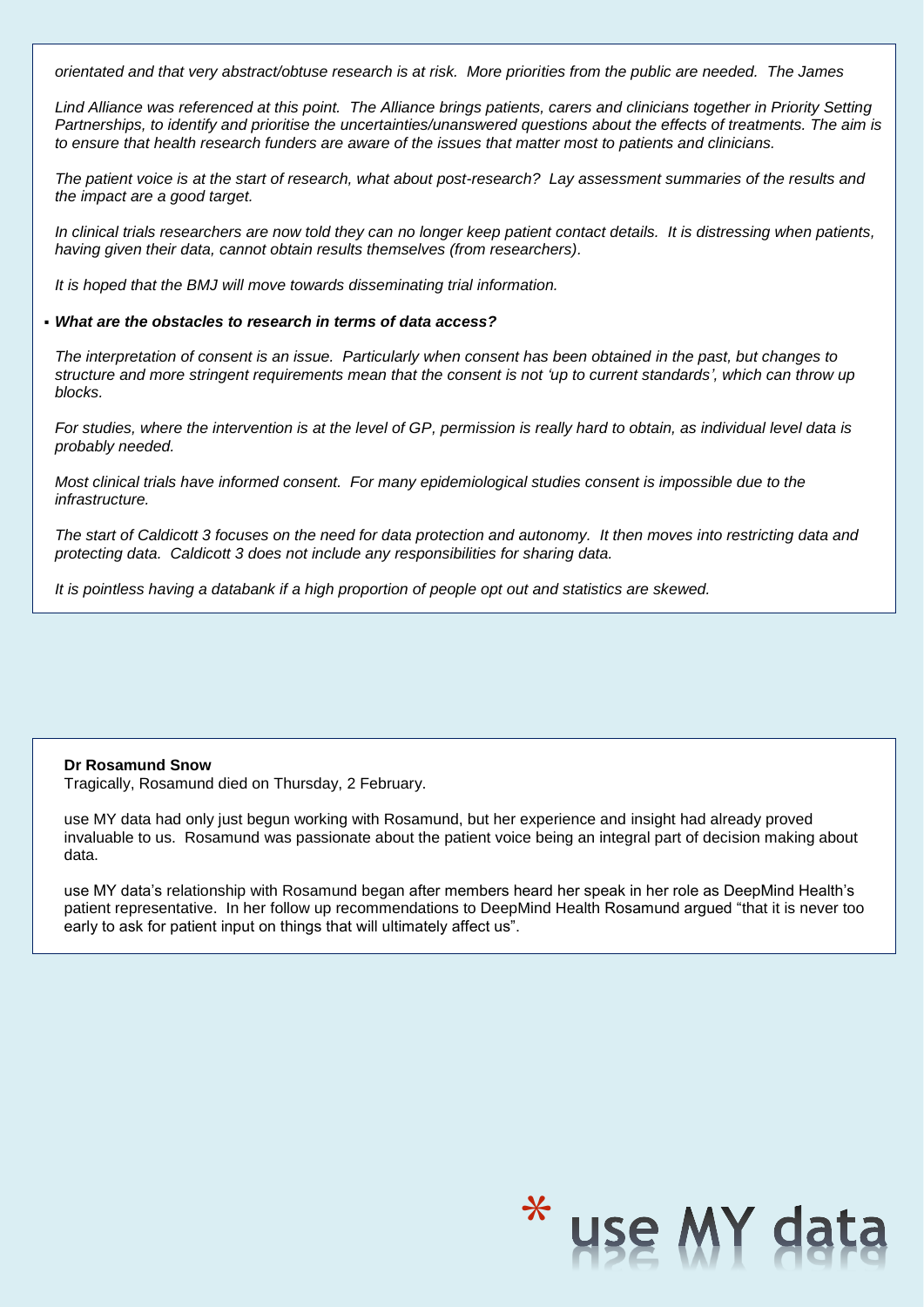#### **Session 3 – Primary care & data collection: the impact on the GP & the patient**

This session examined the role of primary care with regard to the concerns of patients about data usage, sharing and options. We heard from GPs about the current situation and the ways in which conversations with patients are approached, or why they are not approached. In turn we aimed to provide a balanced patient perspective, to aid GPs*.*

**John Rouse, Patient advocate, use MY data** gave details of accessing medical records online at a GP practice in Tameside. Password controlled access is via a secure webpage or a smartphone app. Of particular note was the take-up of online access across all age ranges. Patients can input data into the system, which saves time ahead of their GP appointment. Why has there been so little progress with the empowerment of patients at other GP practices? Patients need to become involved in their own GP's practice, possibly through the practice's Patient Participation Group.

**Dr Anthony Cunliffe, Macmillan Cancer Support GP Adviser and Early Diagnosis Lead** related that when training as a GP he did not receive any formal training about data, including care.data or other local schemes. Conversations with patients were therefore either non-existent or inadequate due to lack of understanding. A leaflet is not enough to explain data consent options and issues to a patient. Anthony has been working with Macmillan Cancer Support and the Transforming Cancer Team and understands the vast benefits of data that is reliable and up to date. Good data underpins care and research.

**Dr Ishani Patel, GP & Clinical Advisor for Transforming Cancer Services Team** said that, like Anthony, when training as a GP she received no formal education about patient data; the training did not exist. Access to online records has transformed things. There needs to be basic conversations about GP language and patient language. It is a struggle to get proper timely information from hospitals. Do patients know that Ishani has this access? Ishani highlighted that receptionists are undervalued; they need to know more about data and sign posting, to aid patients.

The discussion that followed focussed on the following:

▪ *How should we train and educate GPs about the collection & use of data and communicating with patients?* ▪ *How can data be used better to improve early diagnosis?*

*Data and consent issues need to be part of GP undergraduate training. GPs who have more recently trained are likely to be better at note keeping, coding, and understanding data. GPs who trained some time ago are likely to face bigger challenges in terms of data knowledge.*

*Macmillan has looked at ways that IT systems can pull data, to save the intensive use of resources/manpower.*

#### ▪ *How can we help GPs, who see very few cancer patients a year?*

*There is no system to alert GPs to the frequency of a patient's visits. It is a case of a GP manually looking back through a patient's record. Statistics, such as the Cancer Patient Experience Survey, do not accurately reflect the frequency of a patient's visits to the GP. For example, if a patient is seen three times before diagnosis, that could be three times in one week or three times over several months.*

*Currently there is much research being done on GP records and converting data into algorithms. The QCancer system is active within a lot of practices in England. It works out the risk of a patient having a current but as yet undiagnosed cancer, taking account of their risk factors and current symptoms.* 

#### ▪ *Online access for patients – does it lead to more visits, use of resources?*

*The primary care community has gone much further than other sectors in accessing online data.* 

*On-line access at Ishani's practice has 1) reduced number of visits due to minor ailments 2) provided feedback to patients on how they can help themselves, 3) improved GP and patient communications 4) improved the navigation of care.*

*The patient does not see the detailed narrative of their record; they will see the title of the medical problem. A patient can challenge the practice about information that is blocked from view (this challenge cannot be done electronically).*

*Hopefully it will have a beneficial effect on note-keeping. There could be concerns over a GP being sued for what they have written about a patient. Perhaps a Caldicott Guardian is needed to speak for GPs.* 

\* use MY da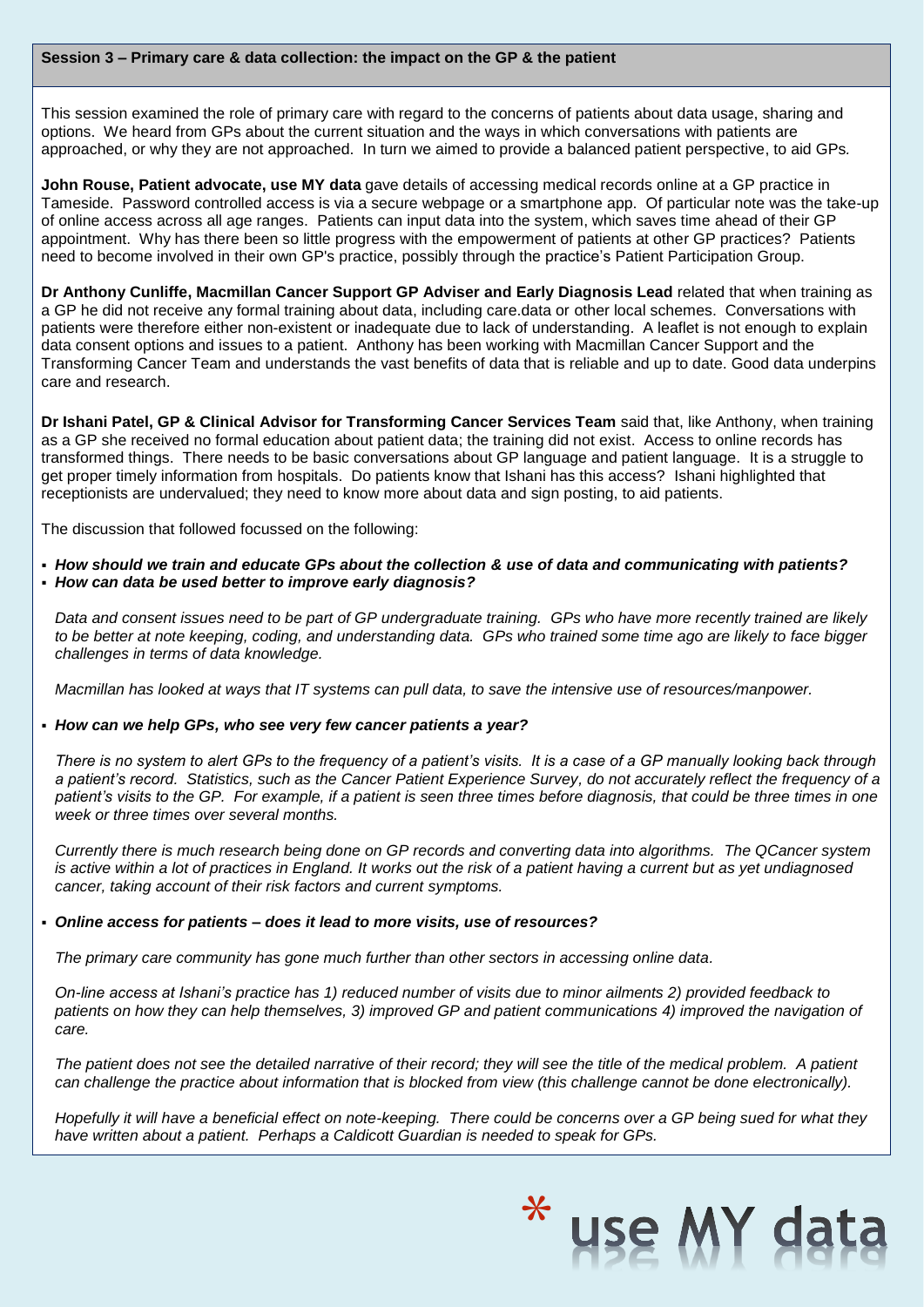#### ▪ *Data access and consent*

*Linking primary and secondary care detail has significant challenges. A lot of patients have opted out from the system allowing GPs to see hospital records. And yet, other patients assume that GPs already have this data. GPs are disparate and keep notes in different ways; there is no uniform way to record notes.*

*The list of care.data opt-outs still exists. Type 2 opt outs are honoured by NHS Digital, and Type 1 opt-outs do not leave the GP practice and do not reach NHS Digital. Some patients were encouraged to opt out by their GP and asked how they might opt back in. Opting back in can be done via your GP.*

*Patients do not necessarily realise what they opted out of, for example local care records.* 

# \* use MY dat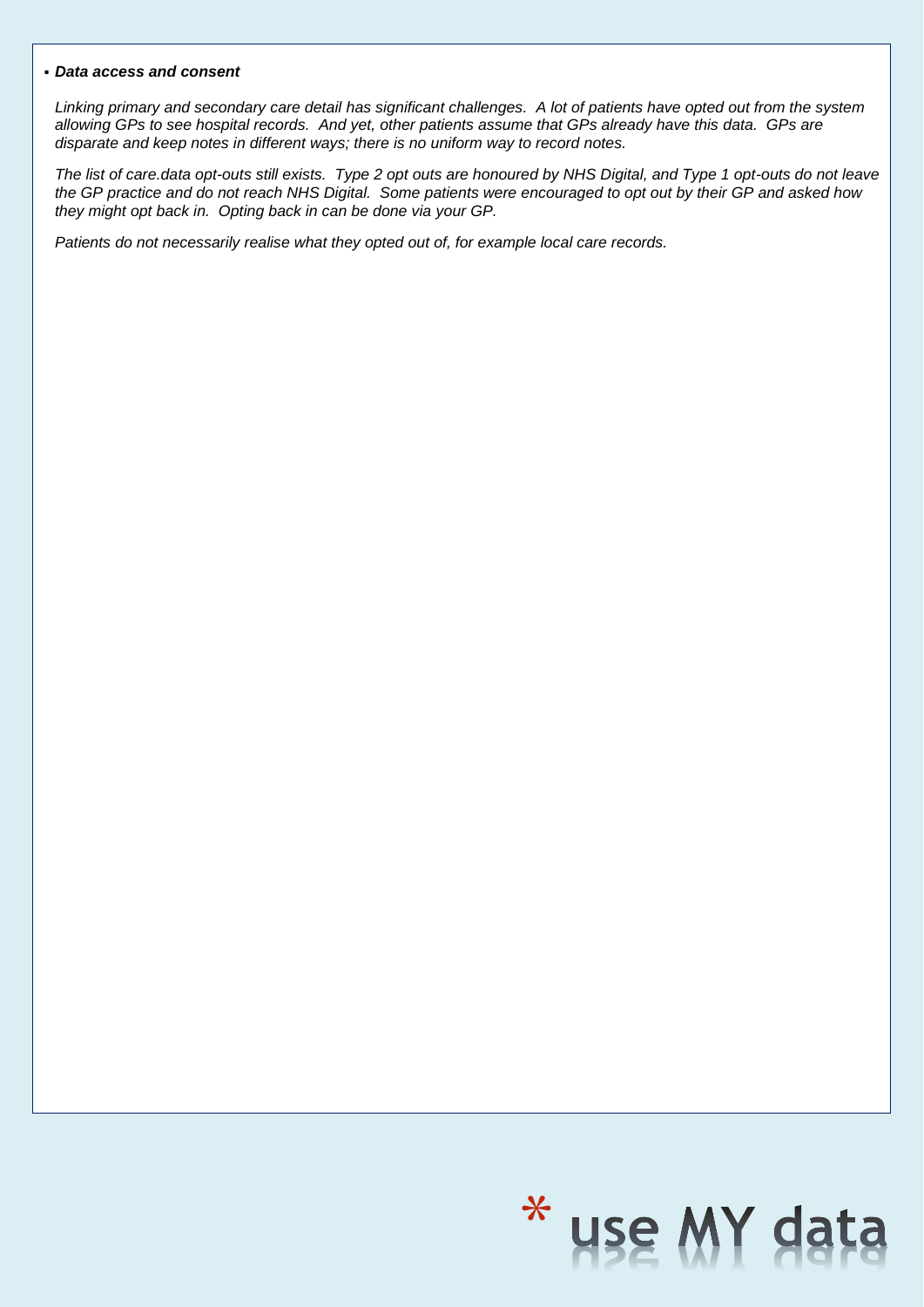#### **Delegate feedback – organisations that delegates will feed back to**

- Anyone who will listen!
- Beat Kidney Stones
- Bloodwise
- Brighton Hove Cancer Communications Group
- Cancer Research UK patient group
- Clinical Commissioning Group
- Chronic Lymphocytic Leukaemia Support Association
- Community Voice
- GP Patient Participation Groups
- Glasgow Biorepository
- Healthwatch
- Healthwatch Central West London
- I Had Cancer
- Independent Cancer Patients' Voice
- **■** Innovation Agency
- Leeds Institute for Data Analytics
- Locality Patient Participation Groups
- Local hospital Cancer Management Board
- **Local Cancer Alliance**
- Macmillan Community
- NCRI Consumer Forum
- National Coalition for Cancer Survivorship (USA)
- Pancreatic Cancer UK

\*

use MY da

- The Royal National Orthopaedic Hospital's Patient Group
- **EXEC** Sussex Cancer Action Group
- **EXEC** Sussex Cancer Patient Partnership Group
- University of Cambridge PC Research PPI
- WH Cancer Network PV + I group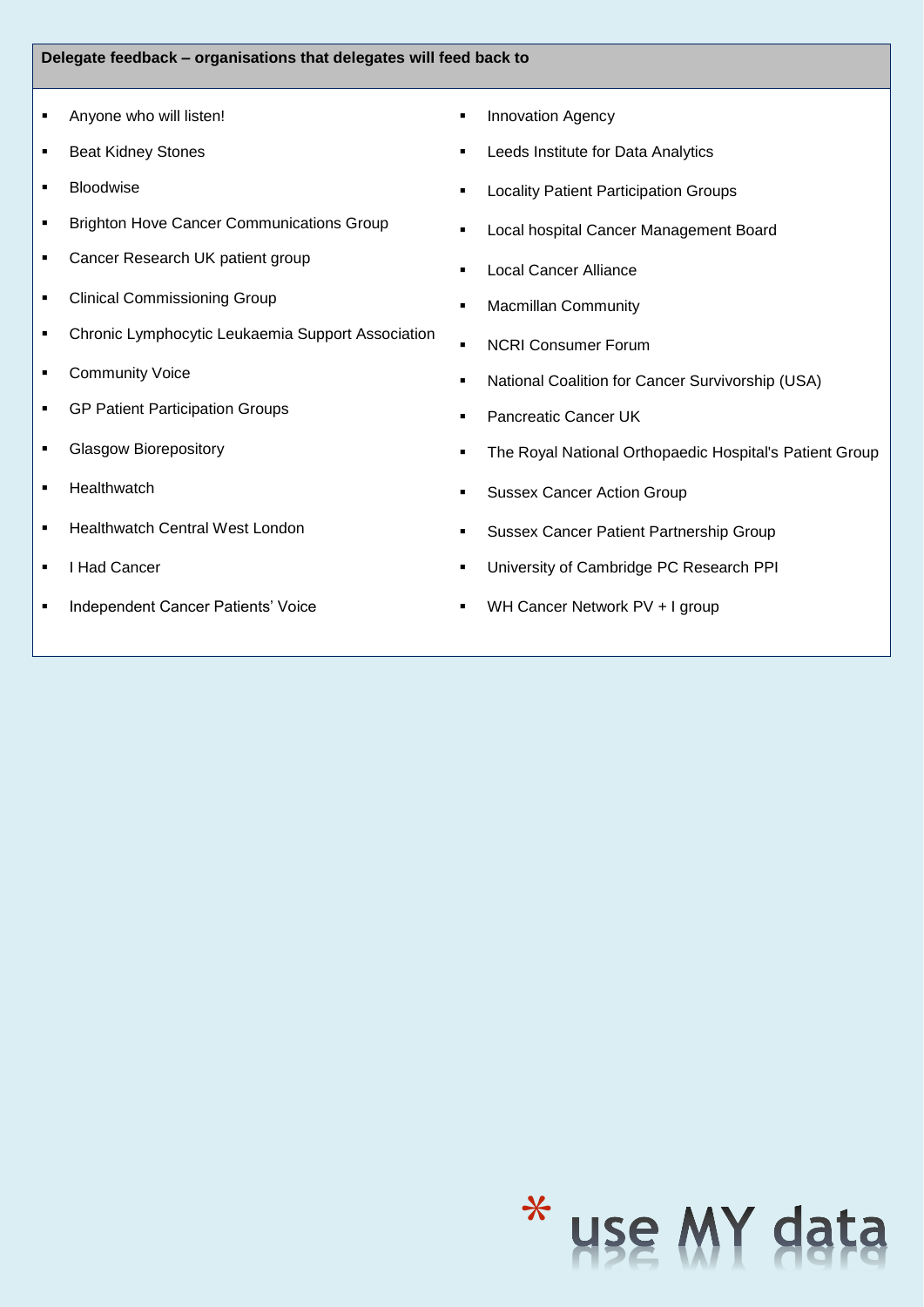#### **Media**

- Journalist from the Daily Mail / Senior Editor, Daily Mail Paul Dacre
- Journalist who is pro data use, such as Polly Toynbee

#### **Research & Clinical Trials**

▪ What has been done with our data? E.g. over the last 12 months

#### **NHS & DH**

- NHS & Social care data sharing
- Jeremy Hunt
- Simon Stephens

#### **Data issues**

- **•** Continue on the interface between primary and secondary care and the data implications
- Cancer registration data
- UK Biobank how they use / secure / analyse their data from 500,000 donors
- **National Data Guardian**
- Jo Churchill MP's private members bill
- General consent to share
- Human tissue as data and issues around consent and historical diagnostic material
- Role of NHS Digital and/or PHE and how they manage and provide access to data
- **EXEDERITY**, quality & validation of data, at Trust level, GP level
- Modern equivalent of a shared care record: patient held smart card?
- Examples of best practice & also of best practice not being taken up through the NHS

#### **Primary care**

- Continuing discussion about GPs and primary care
- GP lead at CQC

#### **MPs**

- Jo Churchill
- Political input/views
- How to use MPs more to gain support for using data

#### **Patient advocacy**

- How to engage with patients not involved in patient advocacy?
- Strategy & coordination for getting the patient voice 'out there'
- Break-out sessions and plenary to develop a work plan with clear outputs timescales and accountabilities
- How can use MY data move forward? What are use MY data members & other patient groups who attended the workshop doing?

\*

use MY d